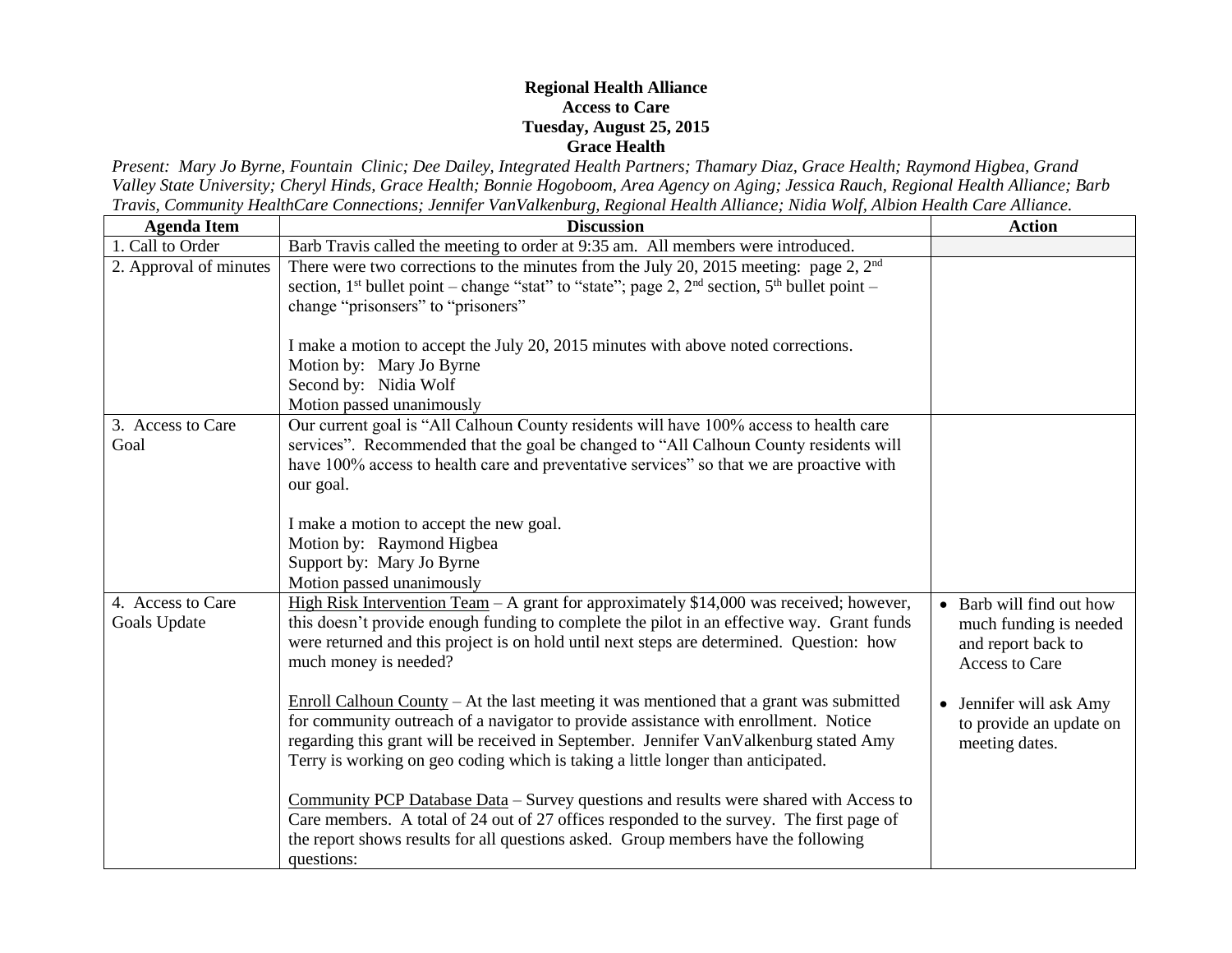| <b>Agenda Item</b>                          | <b>Discussion</b>                                                                                                                                                                                                                                                                                                                                                                                                                                                                                                                                                                                                                                                                                                                                                                                                                                                                                                                                                                                                                                                                                                                                                                                                                                                                                                                                                                                                                                                                                                                      | <b>Action</b>                                                                             |
|---------------------------------------------|----------------------------------------------------------------------------------------------------------------------------------------------------------------------------------------------------------------------------------------------------------------------------------------------------------------------------------------------------------------------------------------------------------------------------------------------------------------------------------------------------------------------------------------------------------------------------------------------------------------------------------------------------------------------------------------------------------------------------------------------------------------------------------------------------------------------------------------------------------------------------------------------------------------------------------------------------------------------------------------------------------------------------------------------------------------------------------------------------------------------------------------------------------------------------------------------------------------------------------------------------------------------------------------------------------------------------------------------------------------------------------------------------------------------------------------------------------------------------------------------------------------------------------------|-------------------------------------------------------------------------------------------|
| 3. Access to Care<br>Goals (cont.)          | Page 5 of report, insurance accepted – there are some bars on the graph that are not<br>labeled. Can we get more detail?<br>Last page of report – it doesn't appear to be a yes/no question since offices are being<br>$\bullet$<br>asked their preference of using a survey or receiving a phone call. Clarification is<br>needed.<br>May we get more information on capacity of provider offices? How many new patients<br>are they able to take?<br>Access to Care felt the survey questions are good; however, a little more clarification is<br>needed.                                                                                                                                                                                                                                                                                                                                                                                                                                                                                                                                                                                                                                                                                                                                                                                                                                                                                                                                                                           | • Barb will talk with the<br>group to get more<br>details/clarification on<br>the survey. |
|                                             | Advocacy at State Level – Minutes from meeting with Senator Mike Nofs were reviewed.<br>Barb stated she received information from the Michigan Department of Community Health<br>regarding the waiver. The next meeting is in September in Detroit. The area of controversy<br>is the 100% - 133% poverty level (approximately 100,000 of the 600,000 who currently<br>qualify for Medicaid expansion are at this level). The entire waiver is being based on 1/6 of<br>the group and if not accepted the expansion will be taken away from all 600,000 people. If<br>the 100,000 who are at 100% - 133% poverty level were taken out of the expansion, they<br>would qualify for the health exchange. Per Senator Mike Nofs there is no Plan B if the<br>expansion is not approved. His solution is to turn to FQHCs (Federally Qualified Health<br>Centers). Calhoun County does have a safety net; however, there is less capacity since<br>organizations had to downsize due to the change. Open enrollment begins in November.<br>People will have approximately one month to get coverage if the expansion is not approved.<br>Jennifer stated that Senator Nofs commented that providers do not like the paperwork<br>involved and feel overburdened by all the paperwork. Thamary stated Grace Health has<br>quite a few more forms to fill out and has been helping patients with their forms. The forms<br>are long and time consuming.<br>Development of Community Health Worker Model - Jennifer spoke with Victoria Reese | • Barb will share e-mail<br>she received regarding<br>the waiver with Access<br>to Care.  |
|                                             | about the work she has done with the churches. Funding was received for people within a<br>church to go through CNA training. There have been a total of 6 churches with this<br>program; however, funding will end soon. What can be done so we don't lose what has<br>been done with the churches so far? For the grant report, outcomes will need to be reported,<br>what was done with elevated blood pressure levels, etc.                                                                                                                                                                                                                                                                                                                                                                                                                                                                                                                                                                                                                                                                                                                                                                                                                                                                                                                                                                                                                                                                                                        |                                                                                           |
| 5. Community<br><b>Prevention Resources</b> | Community HealthCare Connections is updating the Access to Care Guide and should have<br>it completed by next month. This guide is geared more for those who do not have insurance<br>/ resources. The Community Resource Guide that is done by IHP is geared more for those<br>with insurance. MIHP (Maternal Infant Health Program) - coordinated care in the home for<br>mother and infant – will be provided through Grace Health starting in September.                                                                                                                                                                                                                                                                                                                                                                                                                                                                                                                                                                                                                                                                                                                                                                                                                                                                                                                                                                                                                                                                           | • Barb will add MIHP to<br>the Resource Guide.                                            |